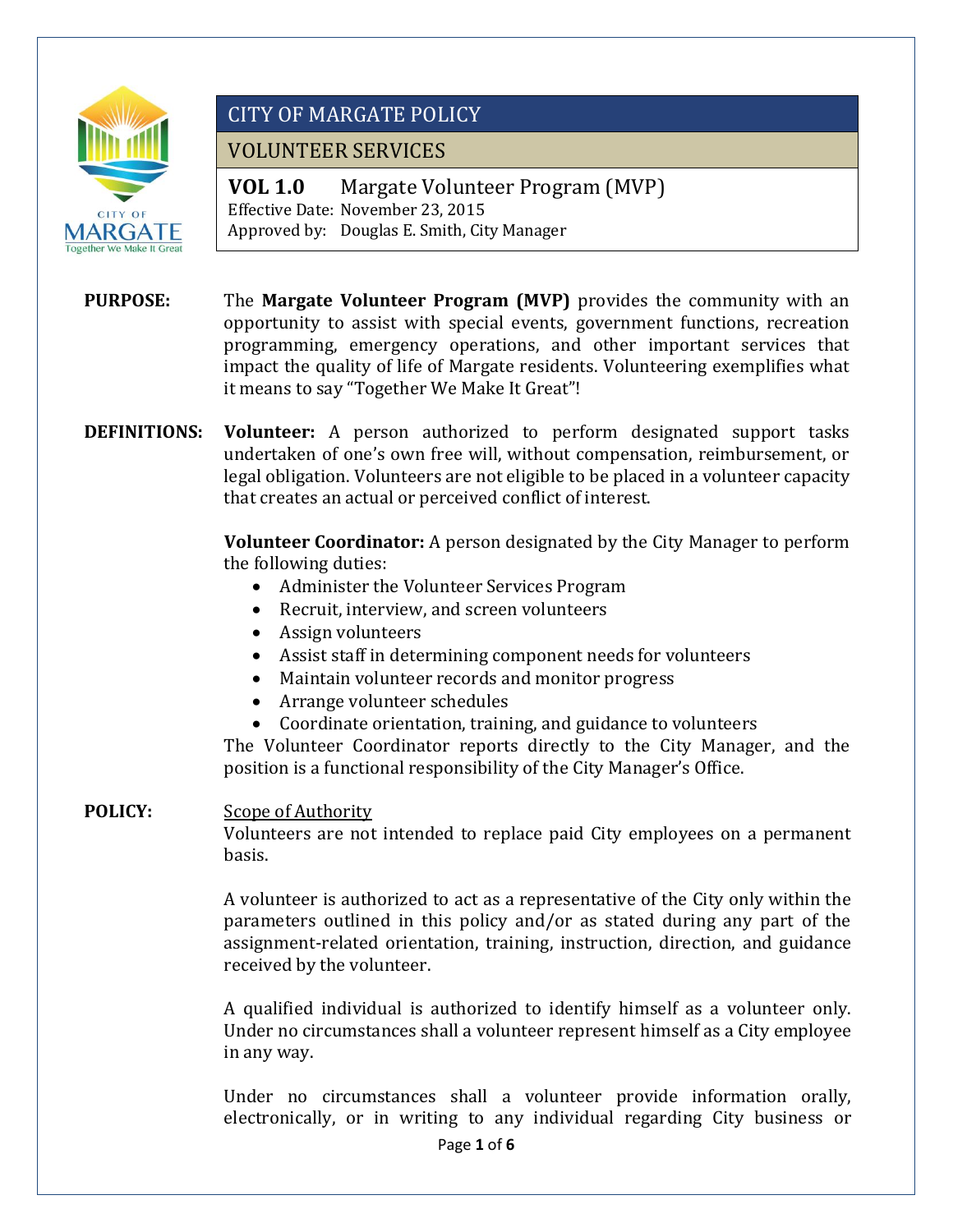

VOLUNTEER SERVICES

**VOL 1.0** Margate Volunteer Program (MVP): Effective Date: November 23, 2015 Approved by: Douglas E. Smith, City Manager

activity without the advanced express permission of the Volunteer Coordinator.

Business Attitude in the Superior Community of the Superior Community of the Superior Community of the Superior<br>Superior Community of the Superior Community of the Superior Community of the Superior Community of the Superi

#### Application Process

A Department Director shall determine the need for volunteer services, and shall forward to the City Manager's Office a brief description of the activities to be performed, the expected responsibilities, schedule of days/times, and frequency needed.

The City Manager's Office shall assist the Volunteer Coordinator in managing the volunteer services application process.

An interested individual shall complete a Margate Volunteer Program (MVP) application including the Authorization for Release of Personal Information, and any other applicable documents necessary, and return them to the Human Resources Department, Margate City Hall, 5790 Margate Blvd., Margate, FL 33063.

Volunteer age requirements are based upon individual volunteer opportunities within the City and are determined by the City. Individuals under age 18 must have parental consent to volunteer.

Volunteers that are inactive for more than one year may be required to reapply and may be subject to a background check.

The Volunteer Coordinator shall provide the City Manager's Office with the application packet of the successful volunteer candidate, who shall then forward the application packet to the Police Department for a background and records check. Individuals applying for a volunteer opportunity may be subject to additional background checks or qualification requirements, as deemed appropriate by the respective Department Director. Additionally, the provisions of City Ordinance Chapter 27 (Background Checks of Adults Involved in Sports Leagues) Section 8 (c) and (d) shall apply to any individual who applies to serve as a volunteer for an activity that involves more than a passing interaction with a minor. Depending on the type and location of the assignment, a volunteer may be fingerprinted.

The Police Department shall return the volunteer application packet along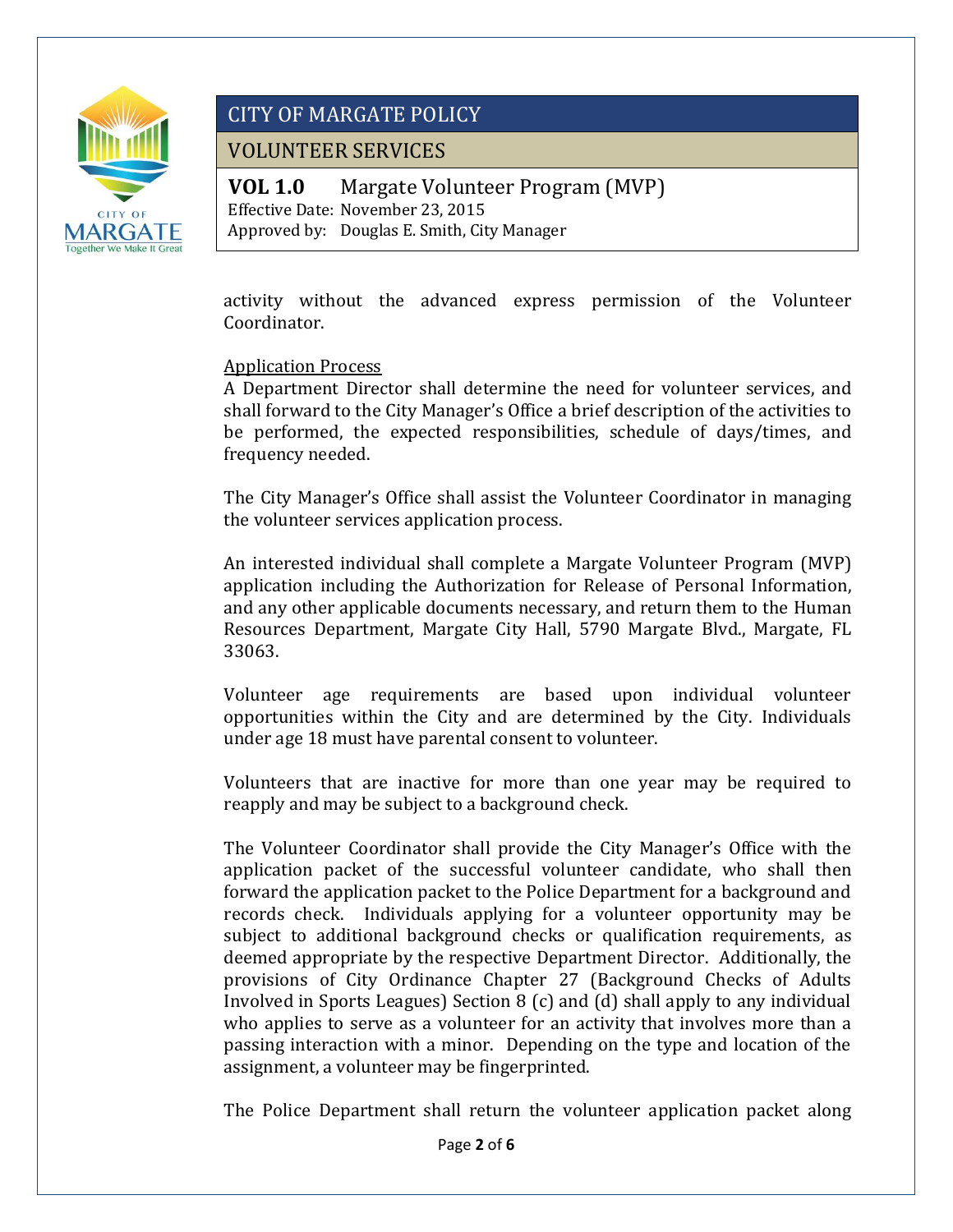

VOLUNTEER SERVICES

**VOL 1.0** Margate Volunteer Program (MVP): Effective Date: November 23, 2015 Approved by: Douglas E. Smith, City Manager

with the results of the background and records checks, and any additional verification requirements, to the City Manager's Office for approval. The volunteer applicant and appropriate Department Director shall be notified by the Volunteer Coordinator whether the applicant is qualified for further consideration or for selection for volunteer service based on such results.

Business Attitude in the Superior Community of the Superior Community of the Superior Community of the Superior<br>Superior Community of the Superior Community of the Superior Community of the Superior Community of the Superi

The Volunteer Coordinator shall assist with any interviews necessary with the requesting department for the Department's selection of pre-screened candidates for a specific assignment.

#### Onboarding Process

Once accepted into the Margate Volunteer Program, a volunteer must complete a Release and Waiver form.

At the sole discretion of the Department Director, a volunteer may be assigned to perform various tasks within the department. Tasks may include, but are not limited to, indoor office tasks, outdoor work, sedentary work, active work, special event work, emergency operations, etc.

A volunteer shall not be entitled to or receive any compensation or reimbursement for service, unless otherwise mandated by federal, state, or local employment law.

A volunteer may be photographed for an identification card, which along with any other equipment issued to the volunteer, shall remain the property of the issuing department. Identification cards are to be worn at all times while volunteering. This card will not give access to City buildings unless authorized by a Department Director

A volunteer is eligible to enroll for free in the national President's Volunteer Service Awards program.

A volunteer is eligible to earn special recognition and awards from the City for their creditable volunteer service hours.

A volunteer shall comply with not only all federal, state, and City ordinances, but also all rules of any other authority that may be applicable. Volunteers shall also be familiar with and shall comply with all general orders, standard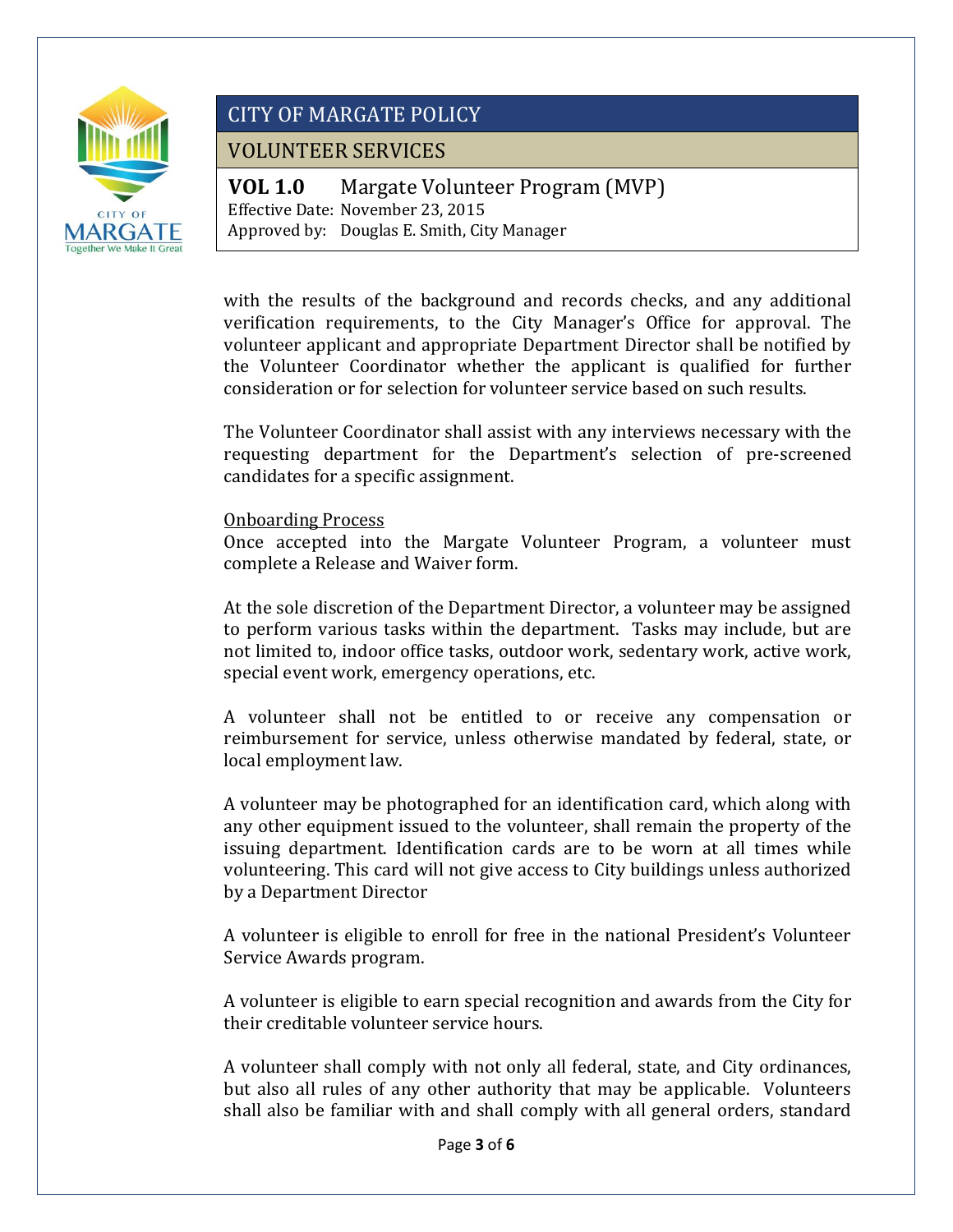

VOLUNTEER SERVICES

**VOL 1.0** Margate Volunteer Program (MVP): Effective Date: November 23, 2015 Approved by: Douglas E. Smith, City Manager

operating procedures, and departmental/divisional directives that pertain to one's specific assignment.

Business Attitude in the Superior Community of the Superior Community of the Superior Community of the Superior<br>Superior Community of the Superior Community of the Superior Community of the Superior Community of the Superi

A volunteer shall serve at the pleasure of the City Manager. The City Manager retains the right and sole discretion to dismiss a volunteer from any assignment or to reassign a volunteer to another assignment, at any time and for any reason, or for no reason.

A volunteer shall notify their supervisor if they will not be in as scheduled and/or discuss any scheduling conflicts in advance if possible.

Occasionally, an assignment proves to not be mutually beneficial. A volunteer shall immediately discuss any issues or concerns with the Volunteer Coordinator or a supervisor. The Volunteer Coordinator or supervisor shall address and resolve issues or concerns as soon as is practicable, and as appropriate.

A volunteer may choose to terminate an assignment at any time and for any reason, or for no reason. The volunteer should immediately notify the Volunteer Coordinator or a supervisor of that decision as soon as is practicable. It is requested that the volunteer provide two (2) weeks' notice.

In a matter involving protected civil rights issues, a volunteer shall have the right to speak directly and immediately with any supervisor, the department director, the Volunteer Coordinator, the Human Resources Director, or the City Manager.

In the event of an injury while volunteering, volunteers are covered by the City of Margate's Worker's Compensation Policy. Injuries, no matter how minor, MUST be reported to the supervisor and the department immediately. The supervisor will assist with obtaining proper medical treatment if necessary.

Within their scope as a volunteer, a volunteer is insured for liability by the City.

A volunteer shall report to their supervisor, on a weekly basis, hours worked for the preceding week. Volunteers should also keep record of their hours.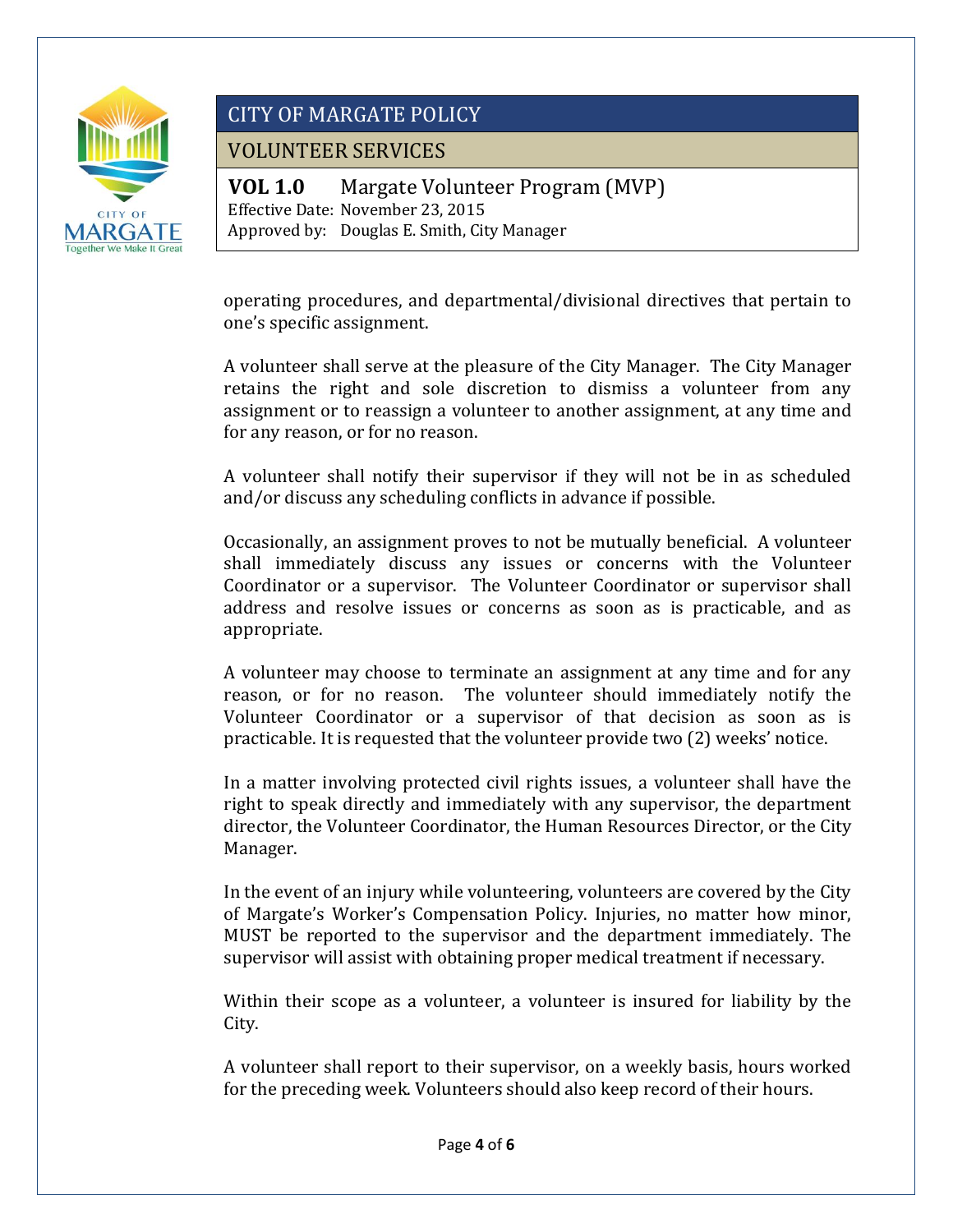

### VOLUNTEER SERVICES

**VOL 1.0** Margate Volunteer Program (MVP): Effective Date: November 23, 2015 Approved by: Douglas E. Smith, City Manager

#### Orientation, Training, and Instruction

Volunteers shall attend any applicable orientation, training, and instruction sessions in advance of an assignment as deemed appropriate by the department director or designee. The purpose of any such session is to provide the volunteer with an overview of the City, the department, and the assignment; to explain assignment-related expectations; to review applicable policies and procedures; and to discuss available volunteer positions. A volunteer will perform assigned tasks only after being properly trained.

Business Attitude in the Superior Community of the Superior Community of the Superior Community of the Superior<br>Superior Community of the Superior Community of the Superior Community of the Superior Community of the Superi

#### Appearance, Grooming, and Attire

A neat, professional appearance contributes to the positive impression a volunteer exhibits, and is therefore expected while volunteering for the City. Attire shall be appropriate for the assignment, and shall comply with all City safety standards. The respective department director shall have the discretion to establish all standards for appearance, grooming, and attire as appropriate for the type of work assigned, and also for the conditions/environment in which such assignments shall be performed.

#### Vehicle Usage

If during the course of assigned duties, a volunteer is authorized to use a City vehicle, a City Vehicle Use Authorization Form must be completed and attached to a volunteer's file. The authority to drive a City vehicle will be denied or revoked at any time the volunteer does not possess a valid State of Florida driver's license and may be revoked at any time that documented charges are substantiated of misuse or abuse of a City vehicle. This includes any number of traffic violations/accidents determined to be excessive by the City.

A volunteer must report all traffic violation citations received while driving a City vehicle, or any suspension or revocation of the volunteer's driver's license, to a supervisor immediately. Failure to do so may result in immediate dismissal.

It is mandatory that all volunteers who intend to utilize their personal vehicle during the course of their volunteer duties maintain a copy of their insurance card on file with the Volunteer Coordinator. All State of Florida minimum liability limits must be met for a volunteer to utilize their automobile.